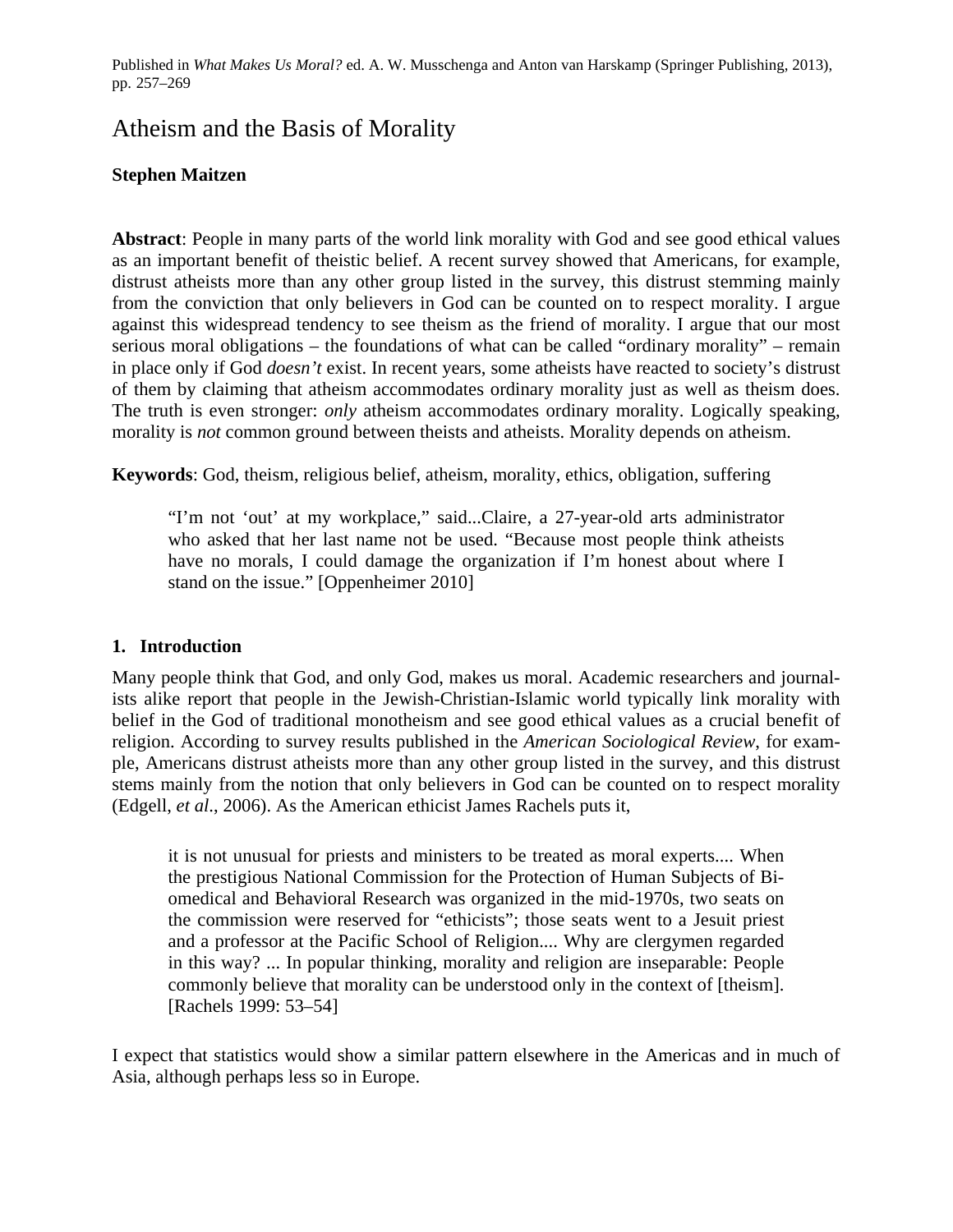It's not only believers who treat morality as inseparable from theism. So do some educated nonbelievers, such as the atheist philosopher J. L. Mackie. Concerning his famous booklength argument against the existence of objective moral obligations, Mackie concedes the following: "[I]f the requisite theological doctrine could be defended, a kind of objective ethical prescriptivity could be thus introduced. Since I think that theism cannot be defended, I do not regard this as any threat to my argument" (Mackie 1977: 48). For Mackie, evidently, traditional theism is both necessary and sufficient for the objectivity of morals.

 In this paper, I argue against the widespread tendency to see theism as the actual or potential friend of morality. On the contrary, I argue that morality depends on *rejecting* theism. Our most serious moral obligations – obligations at the heart of what we might call "ordinary morality" – remain in place only if God doesn't exist.

 As befits a philosopher's contribution, my argument is conceptual rather than empirical. I don't, for instance, argue by emphasizing the many endorsements of cruelty found in the theistic scriptural traditions. Nor do I argue that morality psychologically requires atheism except in this sense: my argument suggests that you can accept both theism and certain basic moral duties without cognitive dissonance only if you ignore theism's implications. Nor do I offer sociological data, as others have (e.g., Paul 2005, 2009), showing that belief in God is correlated with morally undesirable behavior such as violent crime.

 Instead, I argue that the existence of theism's perfect God *logically* precludes the existence of certain basic moral obligations on our part, such as the obligation to prevent or relieve terrible suffering by a child when we easily can.<sup>1</sup> In brief, we have that obligation only if no perfect being is *allowing* the child's suffering to occur, and hence only if no perfect being *exists*. I argue, further, that no recognizable morality remains if we lack even the basic obligation to relieve a child's suffering.

 In recent years, some atheists have reacted to society's distrust of them by claiming that atheism accommodates ordinary morality just as well as theism does (see, e.g., Kurtz 2009). The truth, however, is even stronger: *only* atheism accommodates ordinary morality. Contrary to what these overly concessive atheists have said, morality *isn't* common ground between theists and atheists. Morality depends on atheism.<sup>2</sup>

# **2. The argument**

According to theism, there exists a supreme being, God, possessing perfect knowledge, power, and goodness. Theism thus expresses a core doctrine of monotheistic religions – including in particular Judaism, Christianity, and Islam – ostensibly subscribed to by billions of people. It's obviously important, then, to recognize the implications of this doctrine. Having perfect knowledge, God knows whenever a child is suffering, knows how to prevent that suffering, and knows if the suffering is (or is likely to be) necessary for, or the best way of achieving, the

 $\frac{1}{1}$  For economy in what follows, I'll refer explicitly to *preventing* suffering, rather than *relieving* it, but nothing of substance turns on this choice, because to relieve suffering is simply to prevent more, or worse, suffering.

<sup>2</sup> I don't *define* "ordinary morality" in this paper, because I don't think it has a nontrivial definition. Even so, we can identify some obligations that belong uncontroversially to it. There are hard cases, but some cases are easy, such as the obligation we at least sometimes have to prevent easily preventable, horrific suffering by a child.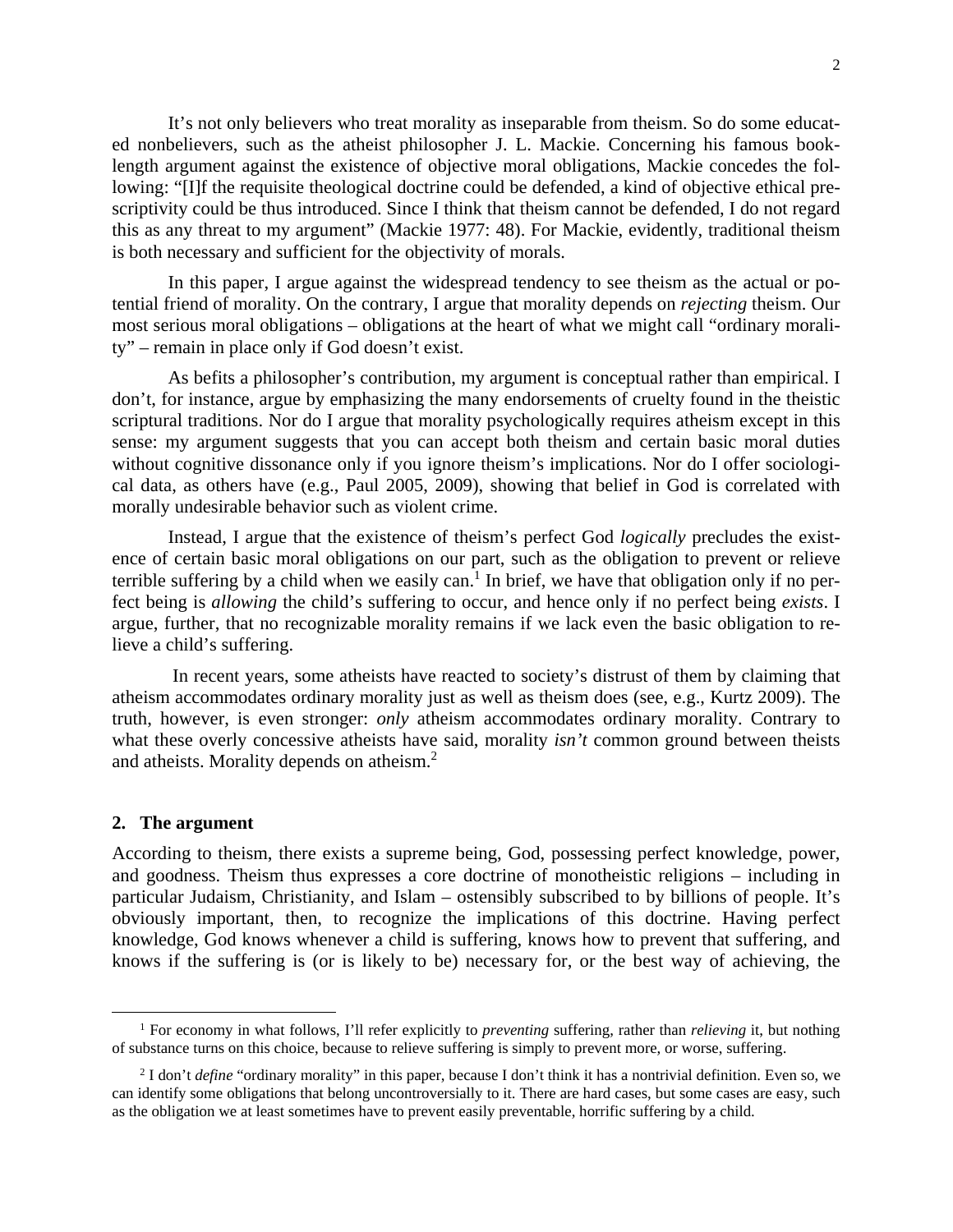child's overall well-being. Having perfect power, God can prevent the child's suffering. Having perfect goodness, God can't do anything morally imperfect.

With these implications in mind, consider what is unfortunately a gross understatement: somewhere in the world, right now, a child is experiencing terrible suffering that the child doesn't want and doesn't deserve. Now suppose that God, although having the knowledge and power to prevent it, lets the aforementioned child experience terrible suffering not because the child will ultimately benefit from it but for some other reason, or perhaps for no reason at all. The suffering is intense, the child doesn't deserve to undergo it, and the child doesn't volunteer for it (as someone might volunteer for the pain of donating bone marrow). In allowing the suffering, God exploits the child and thereby acts imperfectly.

 The treatment is what's important here, not the exact term we use for it, so you can reject my assumption that we actually use the word "exploit" in this way. My claim is that no supreme being could treat the child in the way I've described, whichever label we choose for that treatment. To put it mildly, there's something less than perfect about letting a child suffer terribly *for* the primary benefit of someone else – whether for the benefit of a bystander who gets a hero's chance to intervene, or for the benefit of a child-abuser who gets to exercise unchecked free will. If you doubt the previous sentence, consider whether you would dream of letting a child you love suffer abuse in order to secure either of those benefits.

 But is it always wrong, one might ask, to exploit people? Don't we sometimes justifiably use innocent people for the benefit of others? If the child in my example contracts an untreatable, fatal and highly contagious disease, might we not justifiably quarantine him or her when it's the only (or best) way to prevent the spread of the disease? Might we not justifiably isolate the child in a way that benefits others at the expense of the child? Don't we justifiably perform triage, letting some patients suffer so we can attend to more urgent cases? Yes. But these practices reflect our imperfection: it's only limitations in our knowledge and power (in this case, medical) that make us resort to triage or quarantine. We regret having to do it; we wish we had the resources to make these practices unnecessary.

 A perfect God, however, isn't subject to our limitations in knowledge or power, or indeed any real limitations in knowledge or power. So no perfect God has an excuse for exploitation, even if we sometimes do. Furthermore, if God were to face an actual moral *dilemma*, a case in which he does something immoral no matter what he does, then he wouldn't count as morally perfect, on the obvious assumption that a morally perfect being never does anything immoral. If I'm right, then God can't possibly allow a child's intense, undeserved and involuntary suffering *unless* the suffering is necessary (or if not necessary then optimal) for the child's overall benefit.<sup>3</sup>

 Yet many children endure intense, undeserved and involuntary suffering every day, all over the world. What does ordinary morality tell us to do when we encounter them? Obviously, we ought to act compassionately toward them. We have a duty to prevent their suffering, at least when we easily can. Their suffering is very bad for them, which is the most important reason we

 $\frac{1}{3}$  $3$  A number of prominent theistic philosophers have defended precisely this reasoning, among them the Christian philosopher Eleonore Stump, who writes that "if a good God allows evil, it can only be because the evil in question produces a benefit for the sufferer and one that God could not produce without the suffering" (Stump 1985: 411–12) and "other things being equal, it seems morally permissible to allow someone to suffer involuntarily only in case doing so is a necessary means or the best possible means in the circumstances to keep the sufferer from incurring even greater harm" (Stump 1990: 66).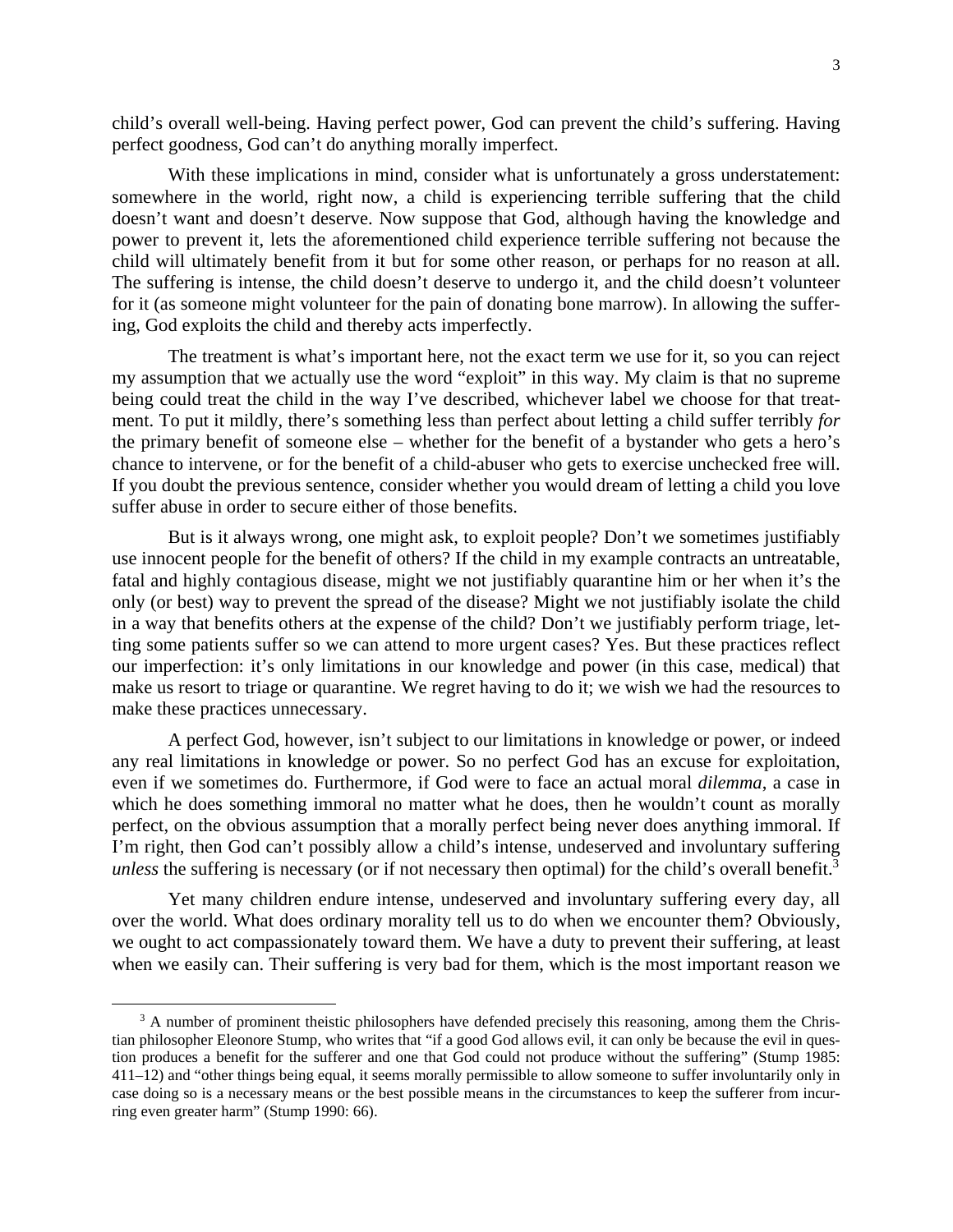ought to act with compassion in the first place. But wait. If God exists, then that suffering must be needed – somehow, even if we can't see how – for the overall benefit of those very sufferers. In that case, what happens to the moral duty we thought we had to prevent their suffering? It disappears.

 If a perfect God exists, then any suffering that occurs is suffering that God allows to occur, since any perfect being has the power to prevent any occurrence, including any case of suffering. If perfection also rules out exploitation, as I've argued it does, then God allows the suffering of children only if those children ultimately benefit *from* the suffering. The word "from" matters here. It's not enough if God merely compensates children for suffering he lets them endure; the suffering must be necessary (or at least optimal) for their greater good.

 Why? Because compensation doesn't count as justification. I can compensate you after harming you, and indeed a court of law may make me compensate you, but no amount of compensation will *justify* my harming you. The only thing that could justify my harming you would be my need to harm you in order to stop you from harming me or some innocent third party. Likewise, then, for God's permission of a child's suffering: the suffering must be needed, or at least optimal, for the child's overall benefit. Otherwise God can't justifiably allow it.

 But if the suffering is needed, or optimal, for the child's overall benefit, then it's like the pain from a needle when the needle is the only (or the best) way to deliver a vaccine. If so, then we never have a duty to prevent the suffering of children; after all, we don't think we have a moral obligation to prevent painful vaccinations when they're beneficial. Even those who oppose childhood vaccinations wholesale do so because they think vaccines do more harm than good. We don't think it's truly compassionate to prevent all vaccinations just because needles hurt.

 If we never have a moral obligation to prevent suffering by children – a consequence implied by the core doctrine of theism – then which moral obligations *do* we have? None, as far as I can see. I can't see how we can be objectively obligated to refrain from theft, fraud, bigotry, or slander if we never have the even more basic obligation to prevent suffering by children. If we lack a moral obligation to prevent even the worst suffering by children, then morality falls apart, or at best it becomes frivolous because it no longer concerns the most serious kinds of harm.

 Theism causes a related problem as well. Suppose I'm wrong and we *can* reconcile God's existence with a duty on our part to prevent at least some suffering. Theism still encourages a bizarre "reverse triage": the *worse* an innocent person's suffering, the more reason theism gives us for thinking that the suffering must be needed for the sufferer's own good, and hence the *less* reason it gives us to prevent the suffering. Theism implies that we ought to prevent mild suffering first, extreme suffering later. Far from shoring up our moral outlook, adding God to it turns it upside down.

# **3. Can God exploit?**

Some might try to answer my argument by rejecting its key premise, by countering that a perfect God *can* allow a child to suffer for the primary benefit of others. Oxford philosopher Richard Swinburne, for instance, says that God has moral permission to exploit any human being because all human beings owe their existence to God, God is on balance their benefactor, and furthermore "being of use is a good for the victim" who gets used (Swinburne 1995: 81). Does Swinburne's reply work? Not at all, as we'll see.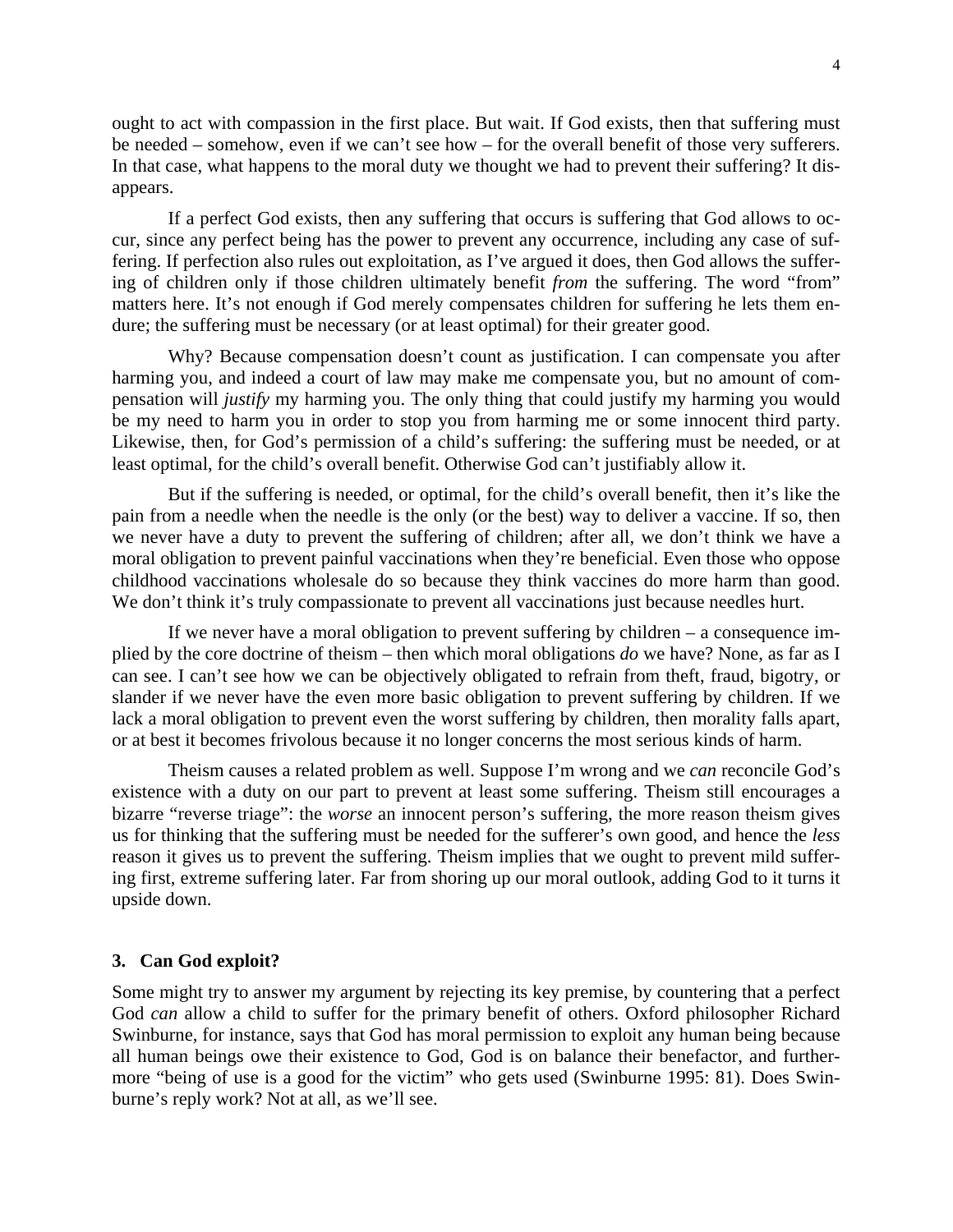Imagine that I clone a child into existence from a single one of my skin cells, and I treat the child splendidly for all but the final minute of its life. But during that final minute, I let someone abuse the child to death in order to show onlookers just how revolting child-abuse is and thereby deter them from ever abusing a child. Think of it as aversion therapy. The child owes its existence to me (via my use of technology), and I'm on balance its benefactor, treating it well for all but the final minute of its life. Moreover, its horrific death isn't purely gratuitous; it serves as an object lesson for the benefit of others, not only deterring some potential childabusers but also protecting children they might otherwise have abused. Nevertheless, in this story I behave imperfectly, to say the least. Yet I behave just as Swinburne imagines God does. Even granting Swinburne's premises, therefore, his conclusion doesn't follow. His defense of exploitation on the part of a perfect God therefore fails.

# **4. Net benefit?**

I've argued that no perfect being can exploit a child by allowing the child to experience undeserved, involuntary suffering unless it's necessary or optimal for the child's overall good. In other words, the suffering must be necessary, or at least optimal under the circumstances, for securing a *net benefit* for the child, whether in this life or the next. Maybe the suffering is an essential *means* of securing the child's net benefit, or maybe it's an unavoidable *byproduct* of doing so. One might wonder, however, whether a perfect being must secure for the sufferer a net benefit or instead merely *some* benefit or other.

 To see why perfection requires securing a net benefit for the sufferer, imagine that God lets Jack endure undeserved, unwanted, and unbearable pain because it's the only way to get Jill (the object of Jack's unrequited affection) to send Jack, of her own volition, a get-well card that he'll read just before he dies from his painful condition. Jack secures *some* benefit from the suffering – a freely sent get-well card from Jill – but suppose that his suffering is involuntary in that he wouldn't regard the benefit as remotely worth the suffering even if he knew that not even God could produce the benefit any other way. Surely God's conduct in that case falls short of moral perfection. It falls short even if we also suppose that Jack's suffering produces significant benefits for *others* obtainable no other way; maybe news of his suffering triggers generous donations that his hospital wouldn't otherwise have received. It falls short of moral perfection because it's unjust to Jack. It violates a moral standard demanding fairness in the treatment of individual persons, a standard that no perfect being could have an excuse for violating even if we imperfect beings perhaps could.<sup>4</sup> Jack gets some reward but not enough, because his reward fails, by any reasonable measure, to *offset* his suffering.

#### **5. Not truth but belief**

I've argued that the truth of theism would undermine an obligation at the heart of ordinary morality: the obligation we have on at least some occasions to prevent undeserved, involuntary suffering, such as that experienced by children. One might object, however, that it's not the truth of theism that undermines this obligation so much as the belief that theism is true. According to this

 $\overline{a}$  Note that this moral standard can constrain the conduct of a *perfect* being even if the standard isn't part of *ordinary morality* – which, as the label suggests, concerns the conduct of imperfect beings like us.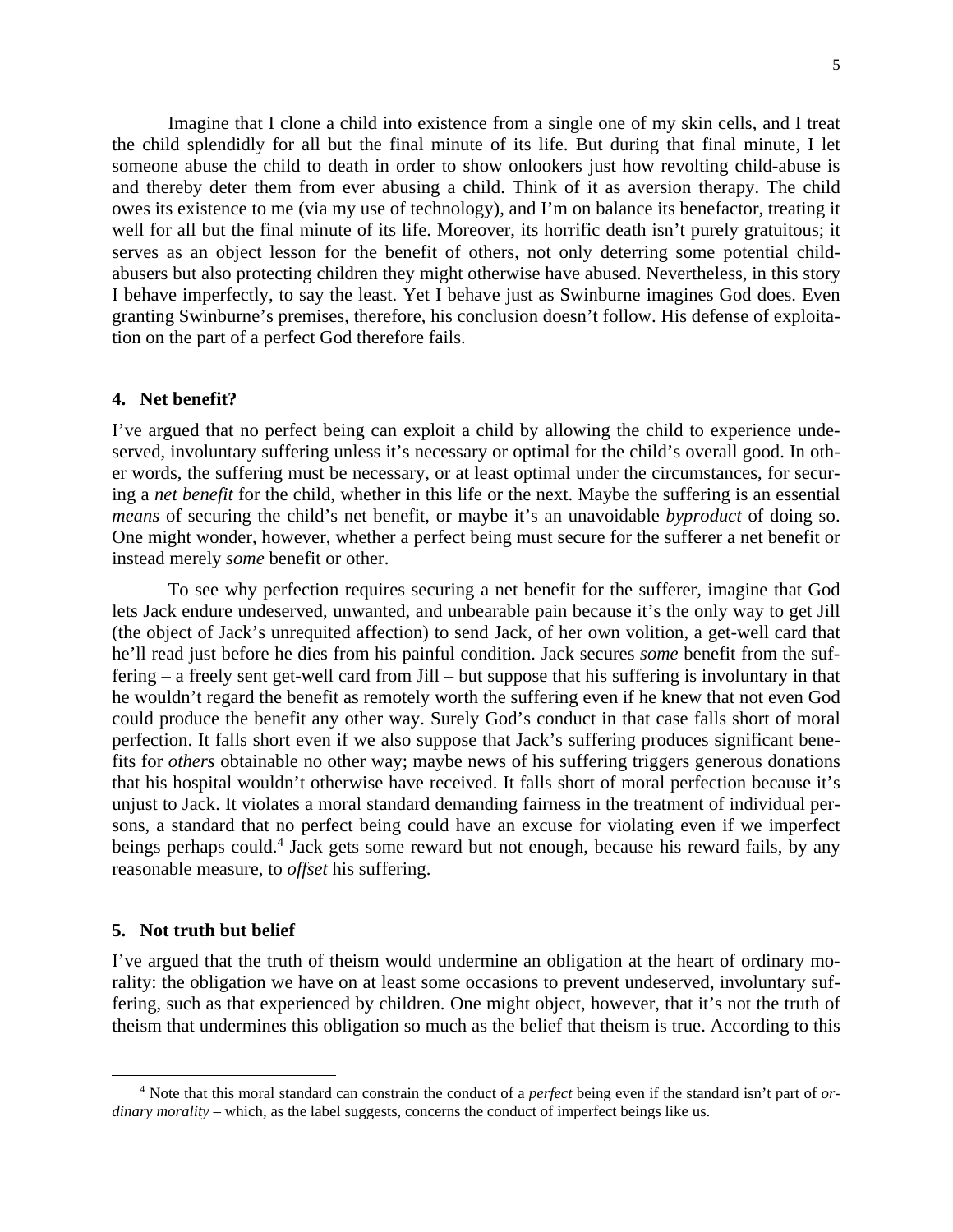objection, we lack an obligation to prevent suffering only if we *believe* that suffering always benefits the sufferer, regardless of whether our belief is true.

 I won't try to settle here the complex issue of how our obligations depend on our beliefs. Even if the objection succeeds, however, it's noteworthy enough if ordinary moral obligations dissolve in the presence of theistic *belief*. But I doubt the objection succeeds in any case. Our ordinary moral obligation to prevent at least some kinds of suffering surely depends on the presumption that suffering is in fact often bad overall for the sufferer. Granted, we recognize that suffering is sometimes on balance worth it for the sufferer; otherwise we'd feel obligated to prevent every vaccination that hurts or every surgery that leaves the patient with a painful recovery. But we feel obligated to prevent suffering in other cases because we confidently presume that the suffering *isn't* in the sufferer's best interest, or is at least vanishingly unlikely to be. Consider, for instance, the case of the four-year-old boy in Michigan who was tortured to death for wetting his pants.<sup>5</sup> Had you been in a position to prevent that torture, easily and at no risk to yourself, ordinary morality would have regarded you as obligated to try. Why? At least partly because, we assume, the torture wasn't – or was vanishingly unlikely to be – in the boy's overall interest. Ordinary morality itself thus presupposes that not all undeserved, involuntary suffering is for the overall good of the sufferer, whereas theism implies that it *must* be. Hence theism and ordinary morality conflict.

#### **6. Autonomy**

One might try to reconcile theism and ordinary morality by showing that we can have a moral obligation to prevent some action *even if* we know the action won't cause anyone to suffer except as needed for securing his or her overall good. Suppose that an otherwise normal adult is unwilling to receive a vaccination that he knows will benefit him overall (even factoring in the pain of the needle) by making him immune to a virus ravaging his community. According to this objection, we can have a duty to prevent the vaccination, at least if we easily can, because it violates the recipient's *autonomy*. 6

 The objection fails for three reasons. First, it's not at all clear that an otherwise beneficial violation of an agent's autonomy is something that a *third party* has a duty to prevent. Even if I have a duty not to violate your autonomy by benefitting you against your will, it's another matter whether (say) your friend has a duty to try to stop me from doing so. The former duty wouldn't imply the latter.

 Second, the objection is irrelevant to my argument. I've argued that theism threatens our ordinary moral obligation to prevent *suffering*. Yet in the objector's example it's not suffering that we're obliged to prevent but instead a violation of autonomy, and violations of autonomy can be painless and no less violations of autonomy for being painless. (Imagine a serious violation of your privacy that you never learn about.) So the example doesn't in fact rescue an obligation to prevent suffering.

 $\frac{1}{5}$ <sup>5</sup> "Police: Man tortured 4-year-old to death for wetting his pants," http://www.cnn.com/2010/ CRIME/04/15/ michigan.child.torture (accessed 26 May 2011).

<sup>&</sup>lt;sup>6</sup> I owe this objection to Robert Lovering.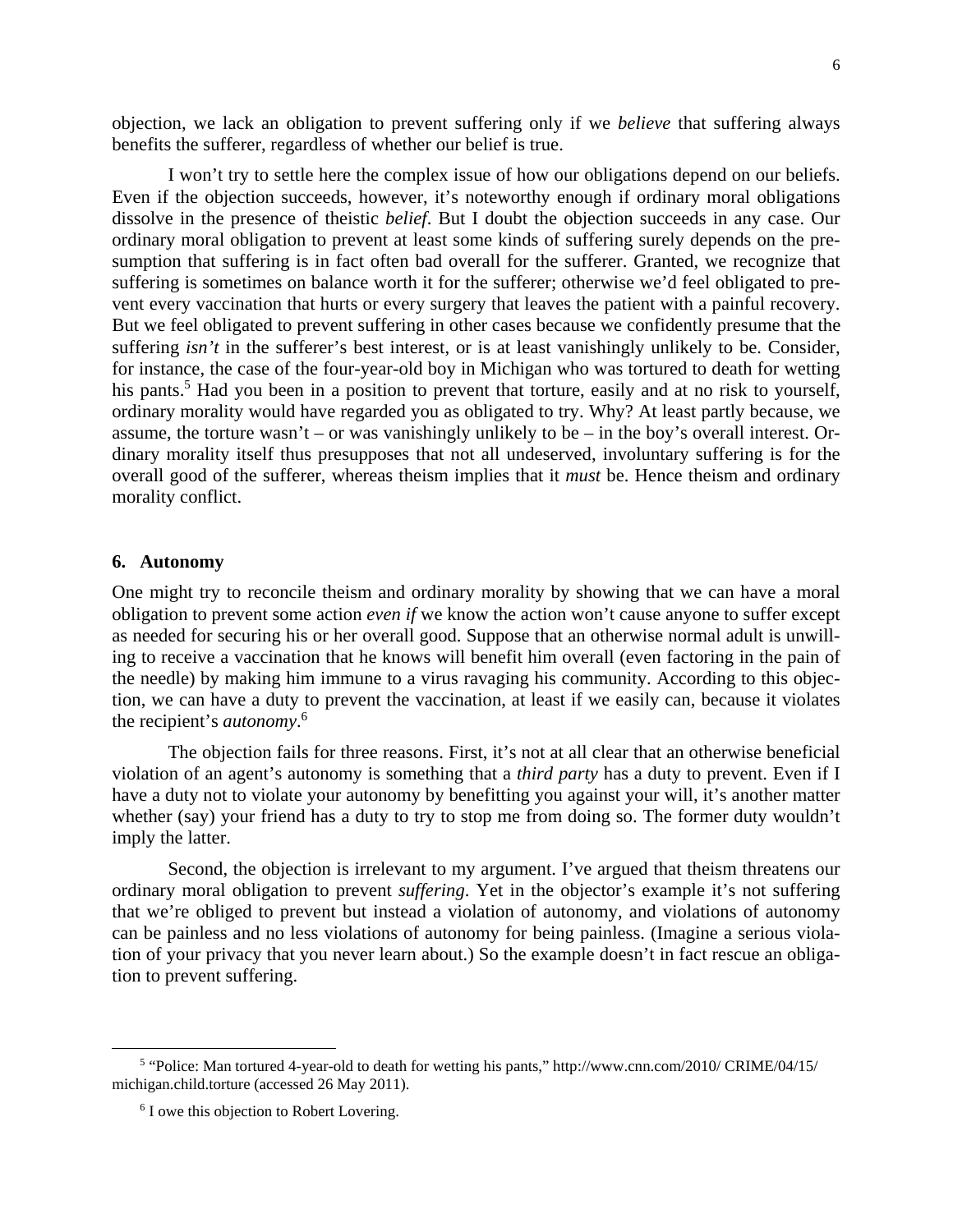Third, the objection has very limited scope even if it does establish some obligation to intervene: it works only for autonomous agents. Yet our ordinary moral obligation to prevent suffering is often weightiest when the sufferer *lacks* autonomy, as in the case of a young child. We have an especially strong moral obligation to prevent the torture of a child when we easily can but no obligation at all to prevent an unwilling child's beneficial vaccination. Autonomy, equally lacking in both cases, does nothing to account for this difference. Our duty to prevent the torture, but not the vaccination, stems from something else: the *extreme net harm* that the torture causes the child. But I've argued that extreme net harm can't *happen* to the child if God exists.

### **7. Free will**

In my experience, theists feel strongly inclined to reply to my argument by claiming that God must never interfere with the freedom of a human agent, not even to stop the agent from torturing a child, or at least that God's desire to respect the torturer's freedom can justify God in allowing the torture.<sup>7</sup> On this view, contrary to what I've argued, God can allow suffering that it then becomes *our* duty to prevent, and so we retain the ordinary moral obligation that I've argued theism threatens. The obvious rejoinder, however, is that God's allowing child-torture *so as* not to interfere with the torturer's freedom is a clear case of exploiting the child for some other end, something no perfect being could do. Indeed, it's worse than imperfect; it's morally monstrous.

 If anything, this frequent refrain about the sacrosanct value of human freedom shows just how alien theism is to our ordinary moral outlook. If you decide to play the role of spectator while a child is tortured, even though you could easily stop the torture at no risk to yourself, ordinary morality won't excuse your inaction because you didn't want to curtail the torturer's freedom.<sup>8</sup> It's hard to see why theists imagine that the very same excuse could exonerate a morally perfect God.9

# **8. Heaven and retrospective consent**

According to a theodicy I call "Heaven Swamps Everything," compensation paid to an exploited individual *can* justify or excuse the original exploitation, provided the compensation is big enough. On this view, God can justifiably let a child be tortured provided that God eventually sends the child to heaven, even if the child's suffering is in no way *necessary* for attaining heaven. Again, however, such reasoning conflicts with ordinary morality because it *conflates* compensation and justification, and it may stem from imagining an ecstatic or forgiving state of mind on the part of the heaven-dweller: in heaven no one bears grudges, even the most horrific earthly suffering is as nothing compared to heavenly bliss, and all past wrongs are forgiven. But "are forgiven" doesn't mean "were justified": the blissful person's disinclination to dwell on his or her earthly suffering doesn't imply that a perfect being was justified all along in allowing it. By

 $\frac{1}{7}$  $7$  Theistic appeals to free will arise whenever I present this argument, including at a session of the American Philosophical Association Eastern Division Meeting at which my commentator based his criticism of my argument almost entirely on the idea that God would never curtail human freedom.

<sup>&</sup>lt;sup>8</sup> As Derk Pereboom notes, from the ordinary moral perspective "the evildoer's freedom is a weightless consideration, not merely an outweighed consideration" (Pereboom 2005: 84, citing and expanding on Lewis 1993: 155).

<sup>&</sup>lt;sup>9</sup> For a more detailed refutation of the free-will reply, see Maitzen 2009: 120–122.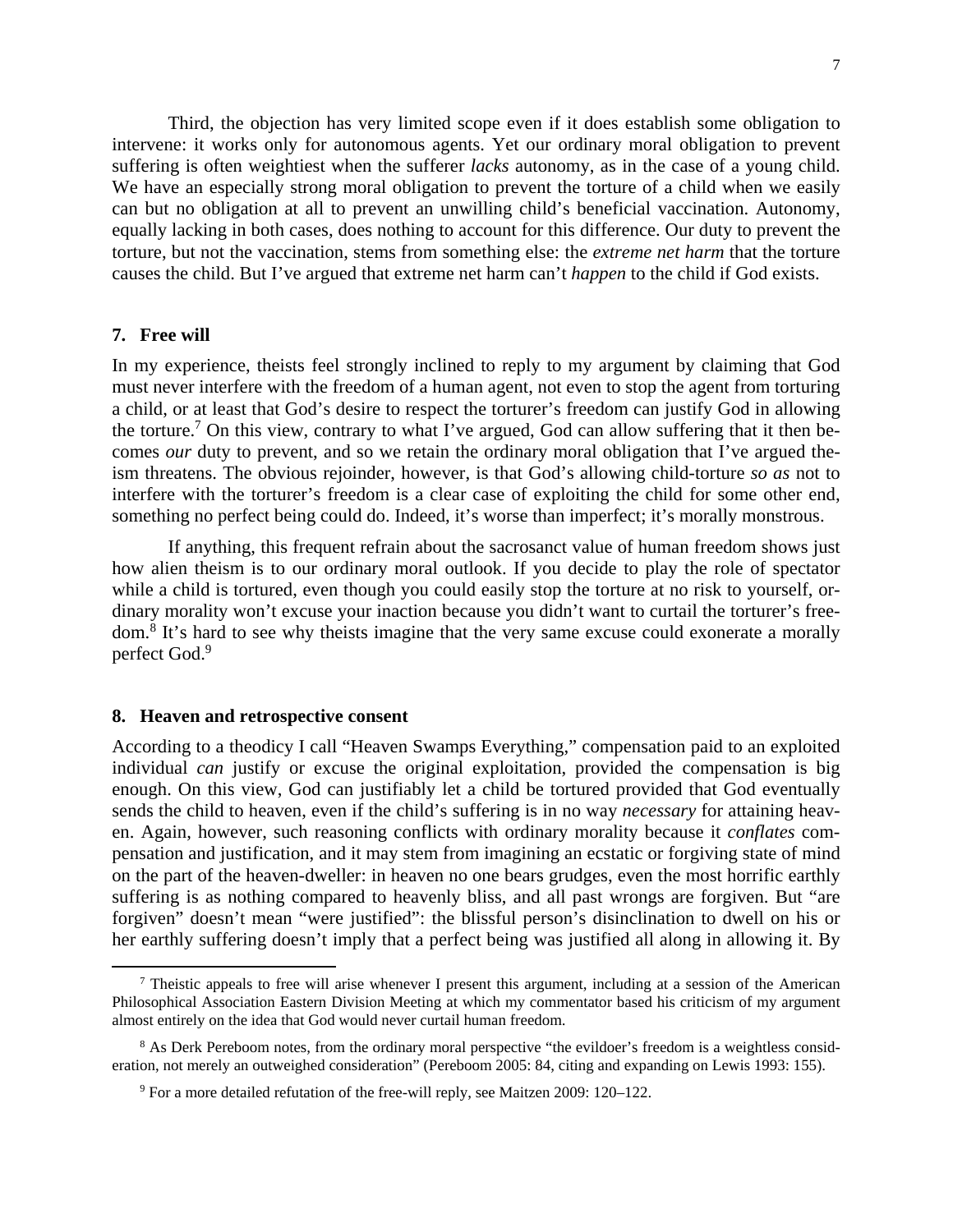the same token, our ordinary moral practice recognizes a legitimate complaint about child abuse even if, as adults, its victims should happen to be on drugs that make them uninterested in complaining. Even if heaven swamps everything, it doesn't thereby justify everything.

 Alternatively, one might suppose that, assuming everyone goes to heaven, everyone on due reflection eventually *consents* (after the fact) to any undeserved and otherwise involuntary suffering he or she experienced while on earth.<sup>10</sup> But this response does nothing to the diminish the theistic threat to ordinary morality: our ordinary moral obligation to prevent at least some undeserved, involuntary human suffering disappears on the assumption that its victims will always on due reflection eventually consent to that suffering.<sup>11</sup>

# **9. God's commands**

Theists might reply that we have a moral obligation to prevent suffering, at least on some occasions, not because such suffering is bad overall for the sufferer but simply because God has *commanded* us to prevent suffering. In that case, allegedly, theism would be consistent with our ordinary moral obligations after all.

 This reply fails for three reasons. First, it requires what Jeff Jordan calls a "recalibration" of ordinary morality: "the replacement of concern and sympathy and compassion with the obedience to commands. One alleviates suffering not out of compassion for the sufferer, but rather because one is told to do so" (Jordan 2004: 176). Therefore, even if this reply manages to rescue a duty to prevent involuntary, undeserved suffering, it doesn't rescue the ordinary duty to prevent such suffering out of compassion for its victim, because again the suffering in question is necessary or optimal for the sufferer's greater good if God exists.

 Second, the reply has the puzzling upshot that God has commanded us to prevent undeserved, involuntary human suffering, at least when we easily can, even though such suffering *always benefits* the sufferer overall. Why, then, have us prevent it? Notice that distinguishing *acts* from *rules* won't help here, at least not if the sufferer's well-being is our paramount concern, as it should be. Rule utilitarians say that they can consistently endorse a rule adherence to which *sometimes* fails to maximize utility provided that following the rule *generally* maximizes utility. I've argued, however, that our following the rule "Prevent involuntary, undeserved suffering" *never* maximizes the sufferer's utility if God exists, because we never thereby increase the sufferer's total utility relative to what God would have secured for him or her in any case. Not even the staunchest rule utilitarian will endorse a rule requiring us to prevent suffering if following the rule never increases the sufferer's utility.

 Third, just where *has* God commanded us to prevent suffering? That particular command isn't easy to find in the monotheistic scriptures, to put it mildly. Moreover, we've seen that a generic command to act *compassionately* doesn't translate, if God exists, into a command to prevent suffering. For a command to act compassionately isn't a command to show *misguided* com-

<sup>&</sup>lt;sup>10</sup> Compare Alston 1996: 112, which defends a view quite close to this one.

 $11$  Yet another view is that intense suffering is always a gift from God, a blessing, in part because it is an analogue of Christ's suffering. Christopher Hitchens attributes this view to Mother Teresa of Calcutta (Hitchens 1995: 41). Even if we ignore the highly questionable features of this view, it fails to blunt the theistic threat to morality for which I argue here, since if intense suffering is always a blessing in disguise, we never have an ordinary moral obligation to prevent it.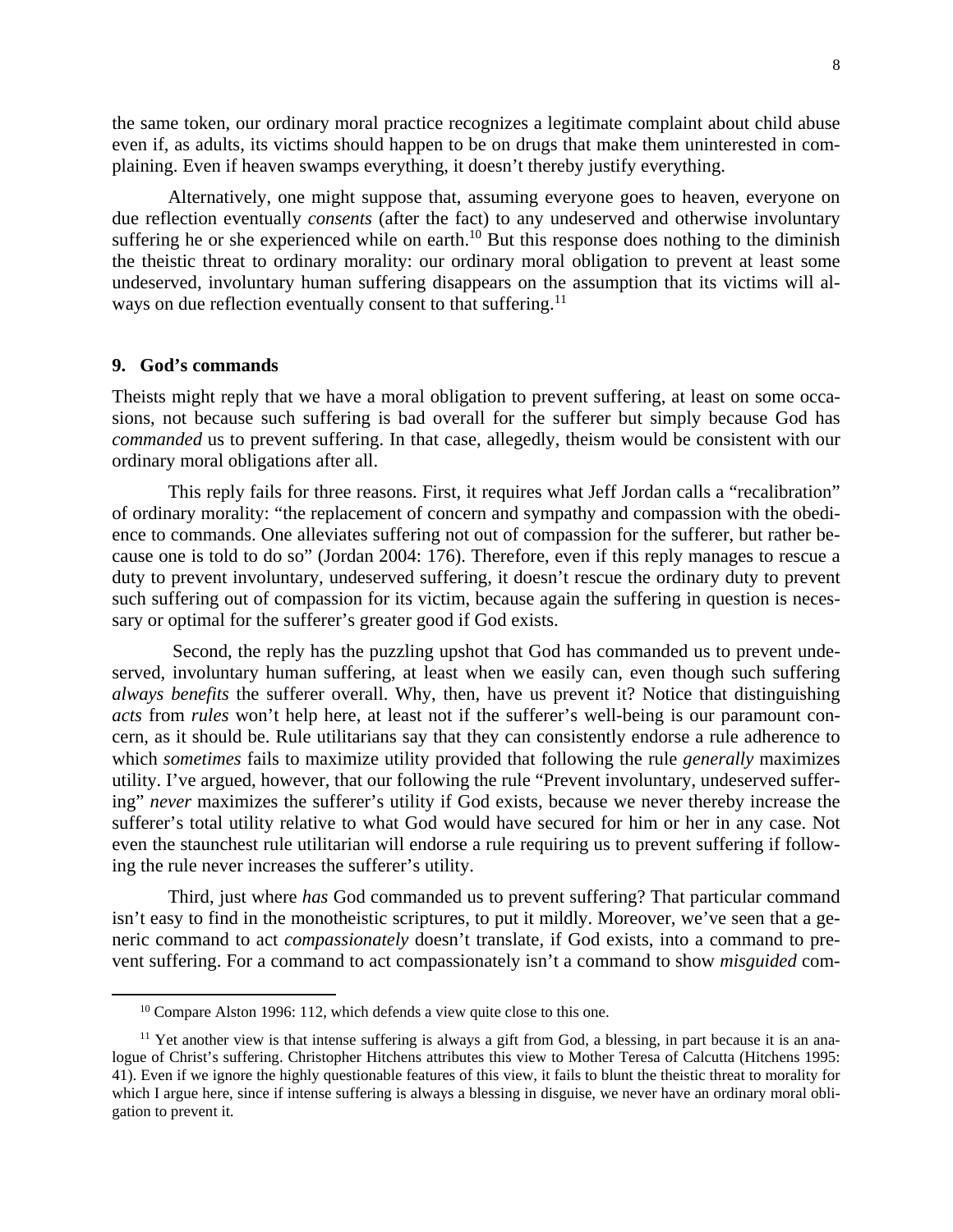passion – for instance, compassion that causes someone to prevent even those vaccinations that greatly benefit their recipients. By the same token, then, God doesn't command equally misguided compassion compelling us to prevent suffering that, I've argued, must always produce a net benefit for the sufferer.

# **10. An imperfect God?**

In this paper, I've assumed the classical theistic conception of God as possessing perfect knowledge, power, and goodness. Some may try, therefore, to evade my argument by positing a God who lacks one or more of those divine perfections. Because I've argued that the existence of a *perfect* God would undermine morality, the response "Well, that's not *my* God!" doesn't of course refute my argument so much as it changes the subject. But let me give what I think are compelling reasons *not* to change the subject.

 Serious theological problems arise for those who imagine that their God has limitations and imperfections. To begin with, this view of God rules out any *a priori* arguments for God's existence, such as the ontological argument, that proceed from the mere concept of a perfect being; indeed, it abandons the entire project of perfect-being theology. But worse, this view invites all manner of awkward questions about the God it imagines. If God is imperfect, why think that God always has existed and always will exist? An imperfect God might be only finitely old and might go out of existence just when we need him most! If God is imperfect, why think that God has the power to make the universe out of nothing, or even the power to fashion the universe out of pre-existing stuff, or the power to achieve justice in the end? The affirmation "With God, all things are possible"12 is supposed to comfort believers, but if God is imperfect, what assurance do they have that all things *are* possible with God? Classical theism avoids those awkward questions by insisting on God's perfection. Furthermore, the more limited and imperfect one imagines God to be, the more God resembles the deities that polytheistic religions invoke to explain various aspects of the natural world: a god for the Sun, another for the Moon, another for fertility, and so on. But surely deities of that sort have been *outmoded* by science's ability to explain those aspects of the universe in purely naturalistic terms.

 With respect to perfect knowledge in particular, the non-classical version of theism known as "open theism" claims that God lacks infallible knowledge of the future, or at least the part of the future that depends on the libertarian free choices of creatures. But this departure from classical theism doesn't evade my argument. For even on open theism, God can surmise (and surely better than we can) that a child is *about* to be tortured by a libertarian free agent or, at a minimum, that the agent is likely to *continue* the torture once it's underway.<sup>13</sup> It doesn't take anything close to infallible knowledge to make those judgments. Possessing the requisite power and benevolence, therefore, even the God of open theism would prevent child-torture (or its continuation) unless again, in God's supernaturally best judgment, it was necessary or optimal for the child's greater good. Hence open theism fails to avoid the dire implications for morality that I've argued stem from classical theism.

<sup>&</sup>lt;sup>12</sup> Matthew 19:26 (KJV); for similar affirmations, see also Job 42:2, Jeremiah 32:17, and Luke 1:37, all cited in Leftow 2011: 106.

<sup>&</sup>lt;sup>13</sup> As William Hasker, himself an open theist, emphasizes in Hasker 2010: 308.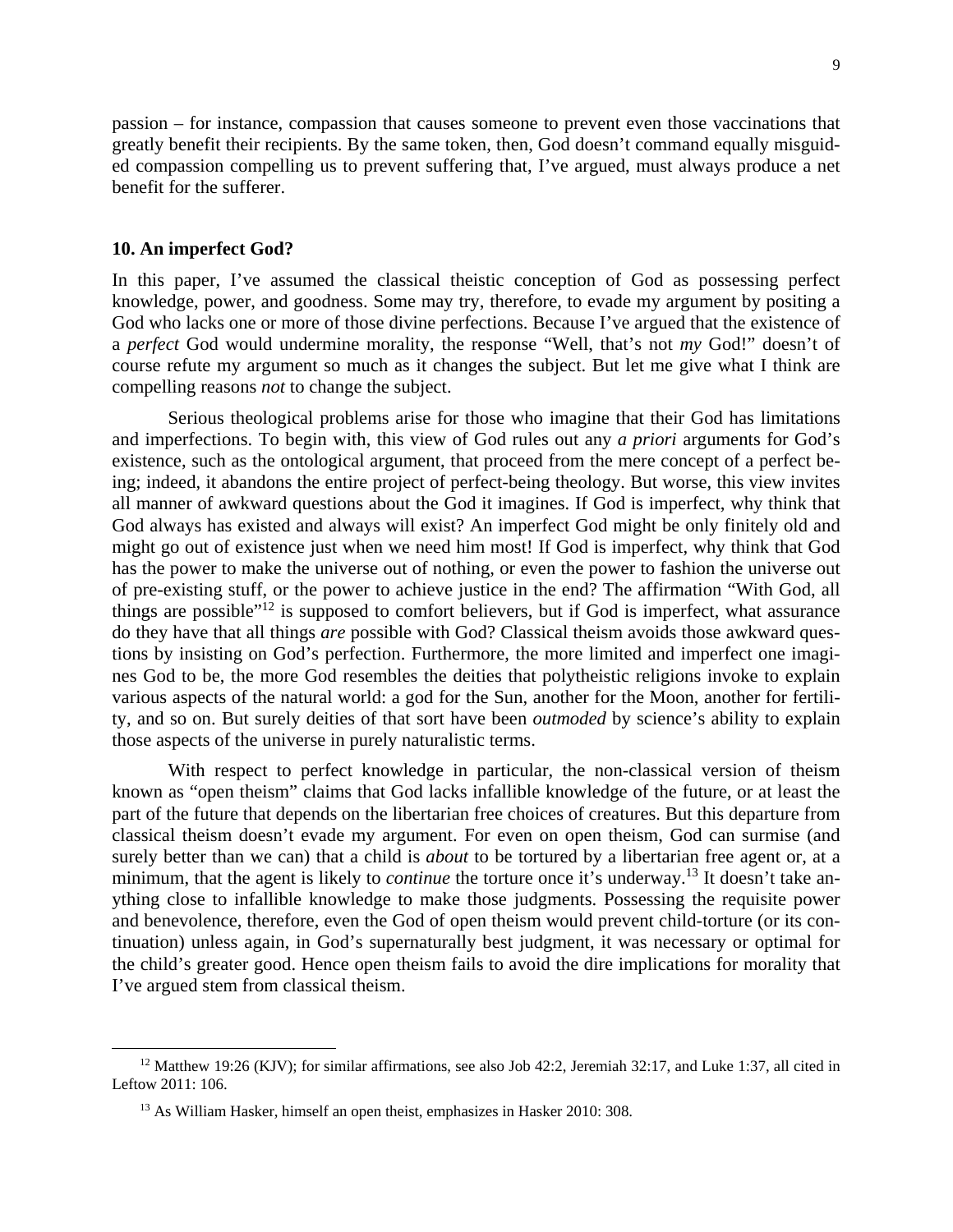In my experience, those who respond to my argument by invoking God's imperfection more often portray God as lacking the *power* to prevent suffering that he sees coming and would prevent if only he could.<sup>14</sup> Again, problems arise for any view that retreats on God's power. First, even if God may lack the power to prevent *every* case of horrific suffering by children, it strains credulity to think that the suffering that God makes it his priority to prevent would have been even worse than the horrific suffering by children that God *does* allow to occur.

 Second, why think that a God lacking perfect power would still possess perfect knowledge, perfect goodness, or indeed perfection in *any* attribute? The classical Anselmian conception of God famously treats the divine perfections as a package deal: reasoning from the concept of a *greatest possible being*, we're supposed to conclude that God must have *every* intrinsically great-making quality in its highest possible degree. On this view, the divine perfections stand or fall together. Hence abandoning one of the perfections requires abandoning all of them, which in turn risks portraying God as merely a powerful extraterrestrial: existing only contingently, finitely old, mortal, and so on. Without the classical Anselmian conception of God, we lack *a priori* grounds for ruling out that scenario, and it's hard to see how we could have *a posteriori* grounds for ruling it out either.<sup>15</sup>

 Third, and relatedly, once you allow for the possibility of an imperfect God it seems *arbitrary* to abandon omnipotence rather than omniscience or omnibenevolence. Maybe God knows perfectly well how horrifically children sometimes suffer and could prevent it if he wanted to, but he finds their suffering entertaining or beautifully poignant. Or maybe God lets children suffer horribly *precisely so that* we can have serious moral obligations to intervene on their behalf,16 which I submit would be a morally abominable case of God's exploiting those children. Furthermore, once you admit God's imperfection, where do you stop? If human and animal suffering is evidence at all of God's imperfection, it's by no means clear that it isn't evidence of a *radically* imperfect God: a God too impotent, or ignorant, or morally indifferent to intervene in *any* of the cases of undeserved, involuntary suffering we observe – and a far cry from the God that theists say they worship.

 To sum up, I've argued that the existence of our most basic moral obligations logically implies the nonexistence of any perfect being, such as theism's perfect God. Logically speaking, morality *isn't* common ground between theists and atheists. Theism logically precludes, for example, your moral obligation to prevent terrible suffering by a child even when you easily enough can prevent it. In terms, therefore, of the question that motivates this volume – What makes us moral? – the answer is, in part, a logical (if often unacknowledged) commitment to atheism.

<sup>&</sup>lt;sup>14</sup> See, e.g., Gellman 2010, responding to Maitzen 2009 and replied to in Maitzen 2010. Oddly, Gellman explicitly declares that he's describing a perfect God (*ibid*., 191), but I see no way to characterize as *perfect* a God who suffers from the apparently severe limitations in power that Gellman sketches in his article.

<sup>&</sup>lt;sup>15</sup> See Oppy 2011 for discussion of a similar worry.

<sup>&</sup>lt;sup>16</sup> As proposed by Hasker 1992 and defended in Hasker 2010. Hasker's explanation assumes that God has no moral obligation to prevent such suffering, and hence God can't be faulted for letting it occur, even though God's letting it occur creates for *us* a moral obligation to prevent it if we easily enough can, an obligation *we* can be faulted for failing to honor. I can't see how God could permissibly delegate such an obligation – that is, delegate it without thereby *exploiting* the sufferers in a morally objectionable way.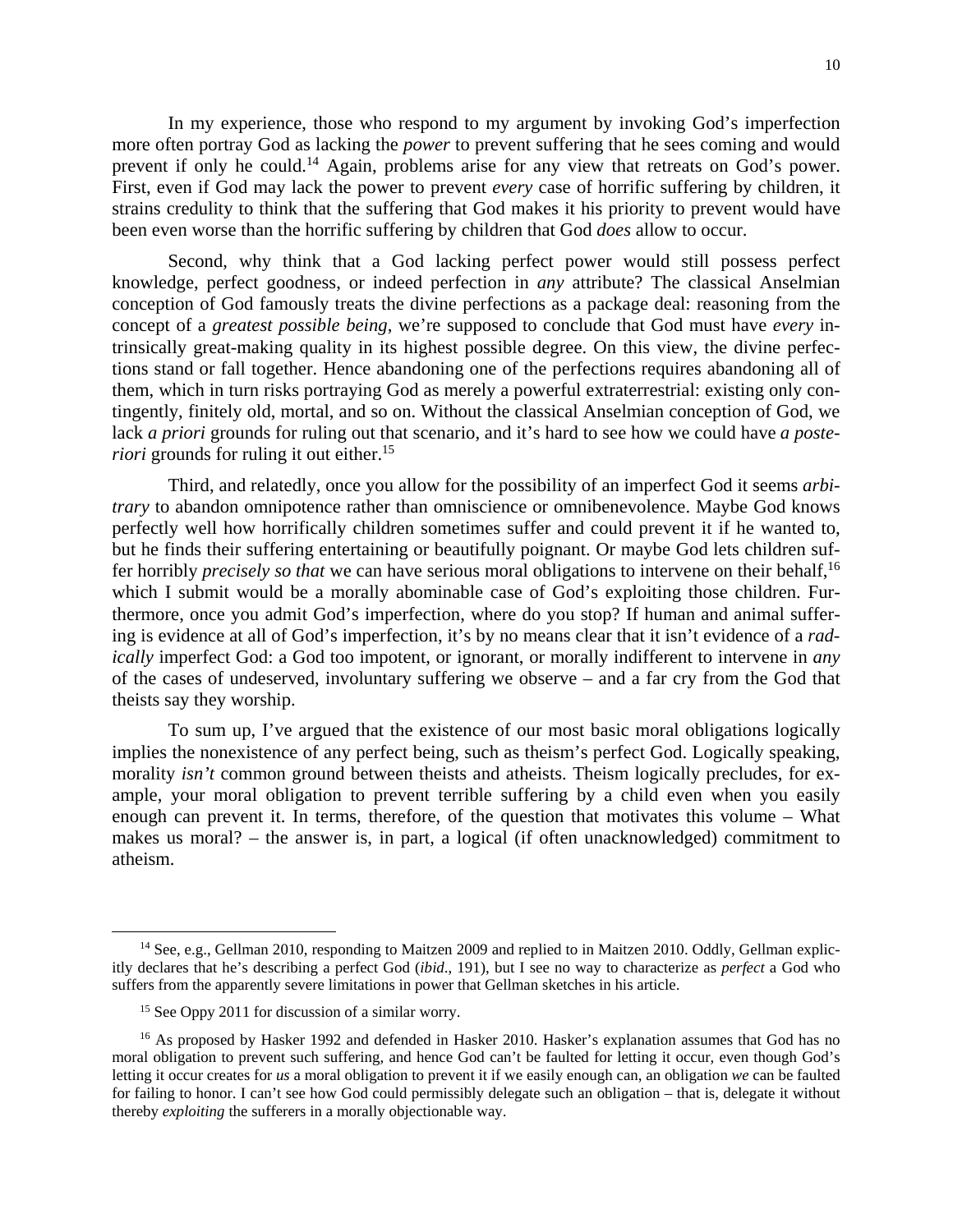# **References**

- Alston, W P (1996) The inductive argument from evil and the human cognitive condition. In Howard-Snyder D (ed) The evidential argument from evil. Indiana University Press, Bloomington, pp 97–125
- Edgell, P, *et al*. (2006) Atheists as 'other': Moral boundaries and cultural membership in American society. Am Soc Rev 71: 211–34
- Gellman, J (2010) On God, suffering, and theodical individualism. Eur J Phil Relig 2: 187–191
- Hasker, W (1992) The necessity of gratuitous evil. Faith & Philosophy 9: 23–44
- Hasker, W (2010) Defining "gratuitous evil": A response to Alan R. Rhoda. Relig Stud 46: 303– 309
- Hitchens, C (1995) The missionary position: Mother Teresa in theory and practice. Verso, London, UK
- Jordan, J (2004) Divine love and human suffering. Int J Phil Relig 56: 169–178
- Kurtz, P (2009) Opening statement by Paul Kurtz. In Garcia R K and King N L Is goodness without God good enough? A debate on faith, secularism, and ethics. Rowman & Littlefield, Lanham, MD, pp 25–39
- Leftow, B (2011) Why perfect being theology? Int J Phil Relig 69: 103–118.

Lewis, D (1993) Evil for freedom's sake? Phil papers 22: 149–172

Mackie, J L (1977) Ethics: Inventing right and wrong. Penguin Books, Harmondsworth, UK

Maitzen, S (2009) Ordinary morality implies atheism. Eur J Phil Relig 1: 107–126

Maitzen, S (2010) On Gellman's attempted rescue. Eur J Phil Relig 2: 193–198

Oppenheimer, M (2010) Atheists debate how pushy to be. New York Times, 16 October, p A12

- Oppy, G (2011) Perfection, near-perfection, maximality, and the Anselmian God. Int J Phil Relig 69: 119–138
- Paul, G (2005) Cross-national correlations of quantifiable societal health with popular religiosity and secularism in the prosperous democracies: A first look. J Relig Soc 7: 1–17
- Paul, G (2009) The chronic dependence of popular religiosity upon dysfunctional psychosociological conditions. Evol Psych 7: 398–441
- Pereboom, D (2005) Free will, evil, and divine providence. In Dole A, Chignell A (eds) God and the Ethics of belief. Cambridge U P, New York, pp 77–98